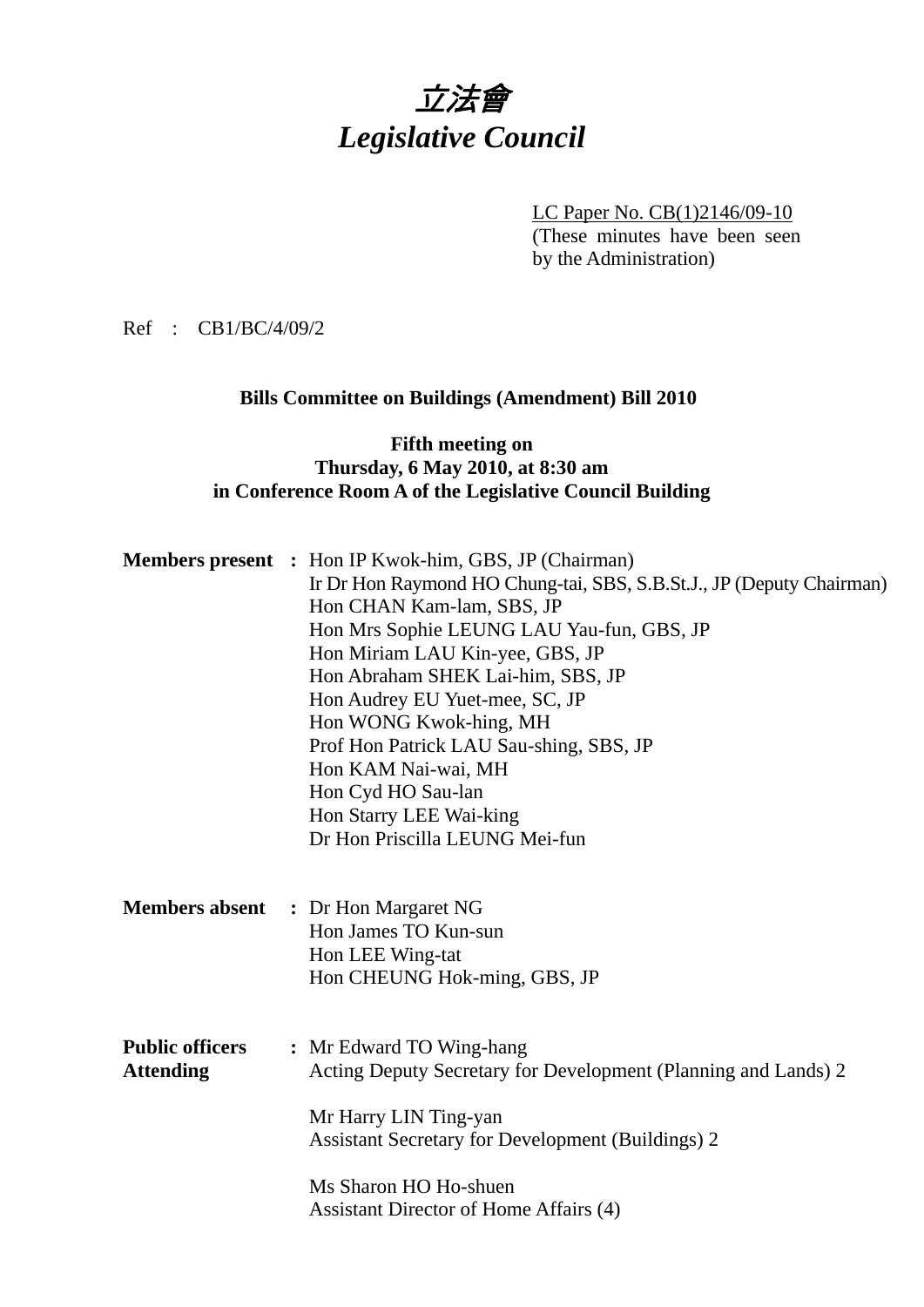| Mr LAM Siu-tong<br>Deputy Director of Buildings                                             |
|---------------------------------------------------------------------------------------------|
| Mr Alex CHOW Kim-ping<br><b>Assistant Director / Support</b><br><b>Buildings Department</b> |
| Ms Rayne CHAI Chih-hui<br><b>Senior Government Counsel</b><br>Department of Justice         |
| Miss Elaine NG Pui-kei<br><b>Government Counsel</b><br>Department of Justice                |
| <b>Clerk in attendance:</b> Mr WONG Siu-yee<br>Chief Council Secretary (1)4                 |
| <b>Staff in attendance: Miss Winnie LO</b><br><b>Assistant Legal Adviser 7</b>              |
| Mr Daniel SIN<br>Senior Council Secretary (1)5                                              |
| Ms Christina SHIU<br>Legislative Assistant (1)7                                             |
|                                                                                             |

## **I Meeting with the Administration**

 $(LC$  Paper No.  $CB(1)1788/09-10$  -- Minutes of meeting on 31 March 2010)

. The minutes of the meetings held on 31 March 2010 were confirmed.

#### **II Meeting with the Administration**

Selection of target buildings and provision of assistance to owners

(LC Paper No. CB(1)1787/09-10(01) -- Administration's paper on selection of target buildings and assistance to owners in need in mandatory building and window inspection schemes)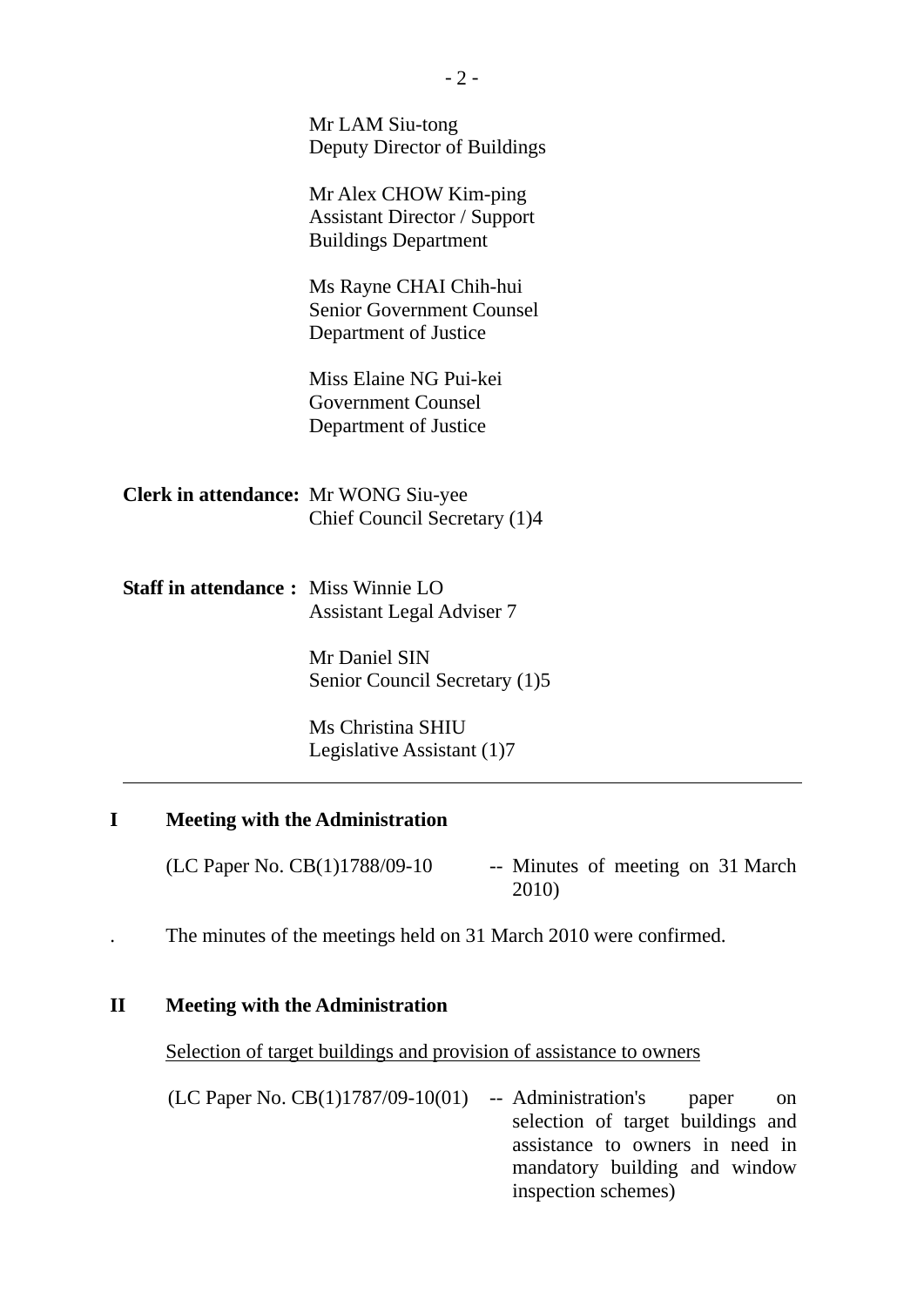| <b>Outstanding issues from previous meetings</b> |                                                                                                                                                                       |
|--------------------------------------------------|-----------------------------------------------------------------------------------------------------------------------------------------------------------------------|
| (LC Paper No. CB(1)1624/09-10(01)                | -- Administration's paper<br>on<br>against registered<br>enforcement<br>professionals and contractors                                                                 |
| LC Paper No. CB(1)1787/09-10(02)                 | -- Administration's paper on work and<br>training of community organizers<br>assisting in the promotion of<br>building management                                     |
| LC Paper No. CB(1)1417/09-10(02)                 | -- Administration's response dated 18<br>March 2010 to issues raised at the<br>meeting on 19 February 2010 as set<br>out in LC Paper<br>No.<br>$CB(1)1390/09-10(08))$ |
| Other relevant papers previously issued          |                                                                                                                                                                       |
| (LC Paper No. CB(3)389/09-10                     | -- The Bill                                                                                                                                                           |
| LC Paper No. CB(1)1168/09-10(01)                 | -- Marked-up copy of the<br>Bill<br>prepared by the Legal Service<br>Division                                                                                         |
| File Ref: $DEVB(PL-CR)$ 2-15/08                  | -- Legislative Council Brief                                                                                                                                          |
| LC Paper No. LS42/09-10                          | -- Legal Service Division Report                                                                                                                                      |
| LC Paper No. CB(1)1168/09-10(02)                 | -- Paper on Buildings (Amendment)<br>2010 prepared by<br>Bill<br>the<br>Council Secretariat<br>Legislative<br>(Background brief)                                      |
| LC Paper No. CB(1)1782/09-10(01)                 | -- List of follow-up actions arising<br>from the discussion at the meeting<br>on 19 April 2010                                                                        |
| LC Paper No. $CB(1)1609/09-10(01)$               | -- List of follow-up actions arising<br>from the discussion at the meeting<br>on 31 March 2010                                                                        |
| LC Paper No. CB(1)1500/09-10(01)                 | -- List of follow-up actions arising<br>from the discussion at the meeting<br>on 20 March 2010                                                                        |
| LC Paper No. $CB(1)1390/09-10(08)$               | -- List of follow-up actions arising<br>from the discussion at the meeting<br>on 19 February 2010)                                                                    |

# 2. The Committee deliberated (Index of proceedings attached at **Appendix**).

#### Follow-up actions to be taken by the Administration

- 3. The Administration was requested to provide the following information --
	- (a) The qualifications, years of service, employment background and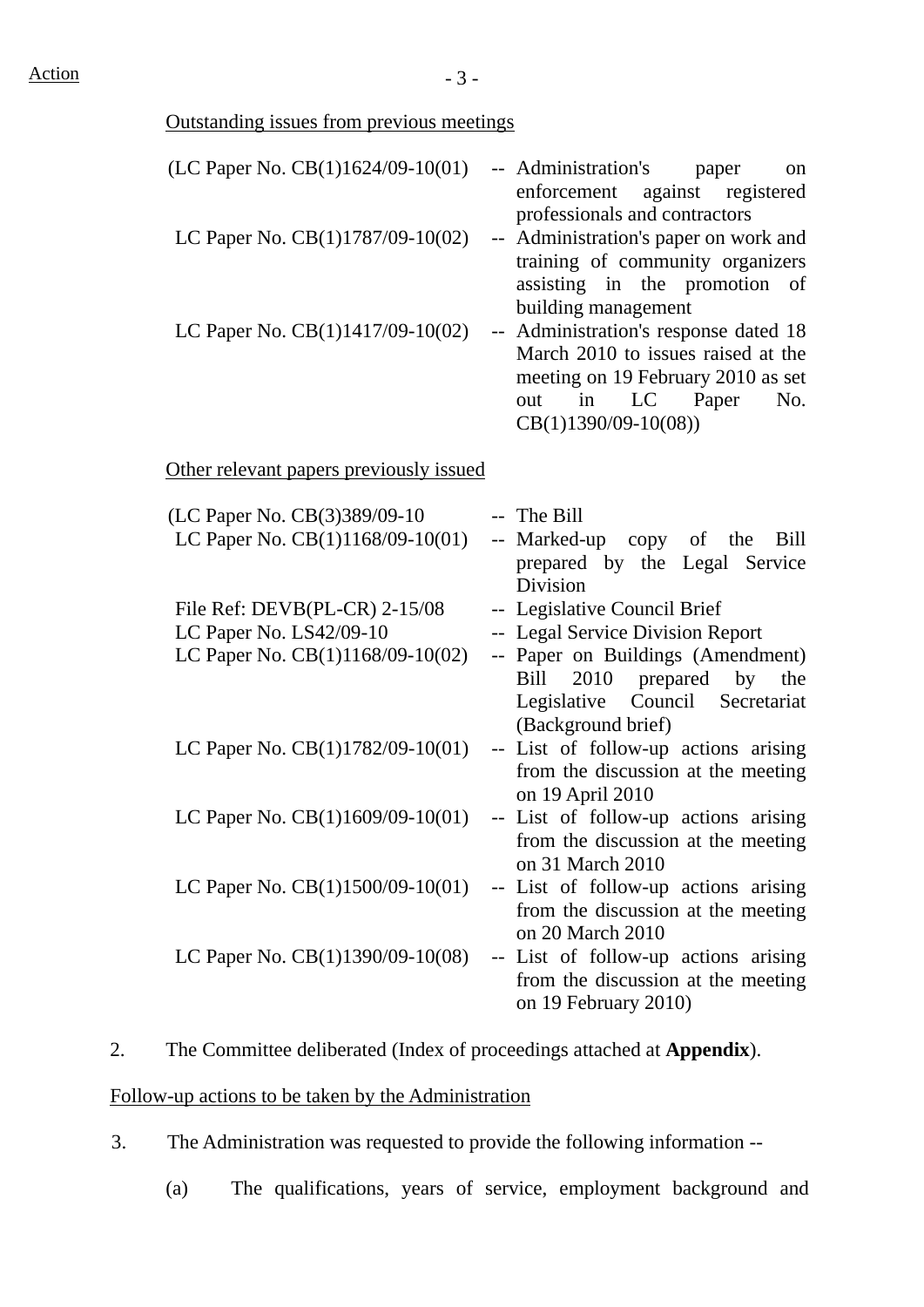turnover rate of the 730 Community Organizers.

- (b) The duties of the Community Organizers in helping owners with building management.
- (c) The current deployment of Liaison Officers and Community Organizers by district.
- (d) The estimated additional number of Liaison Officer posts required to meet the anticipated increase in workload in assisting owners to form owners' corporations upon the enactment of the Buildings (Amendment) Bill 2010, and explain how the target could be achieved.
- (e) The eligibility criteria for receiving the subsidy for first time building inspection under the Mandatory Building Inspection Scheme, and whether buildings with more than 400 residential units would be eligible for the subsidy.

#### **III Any other business**

4. There being no other business, the meeting was adjourned at 10:30 am.

Council Business Division 1 Legislative Council Secretariat 7 June 2010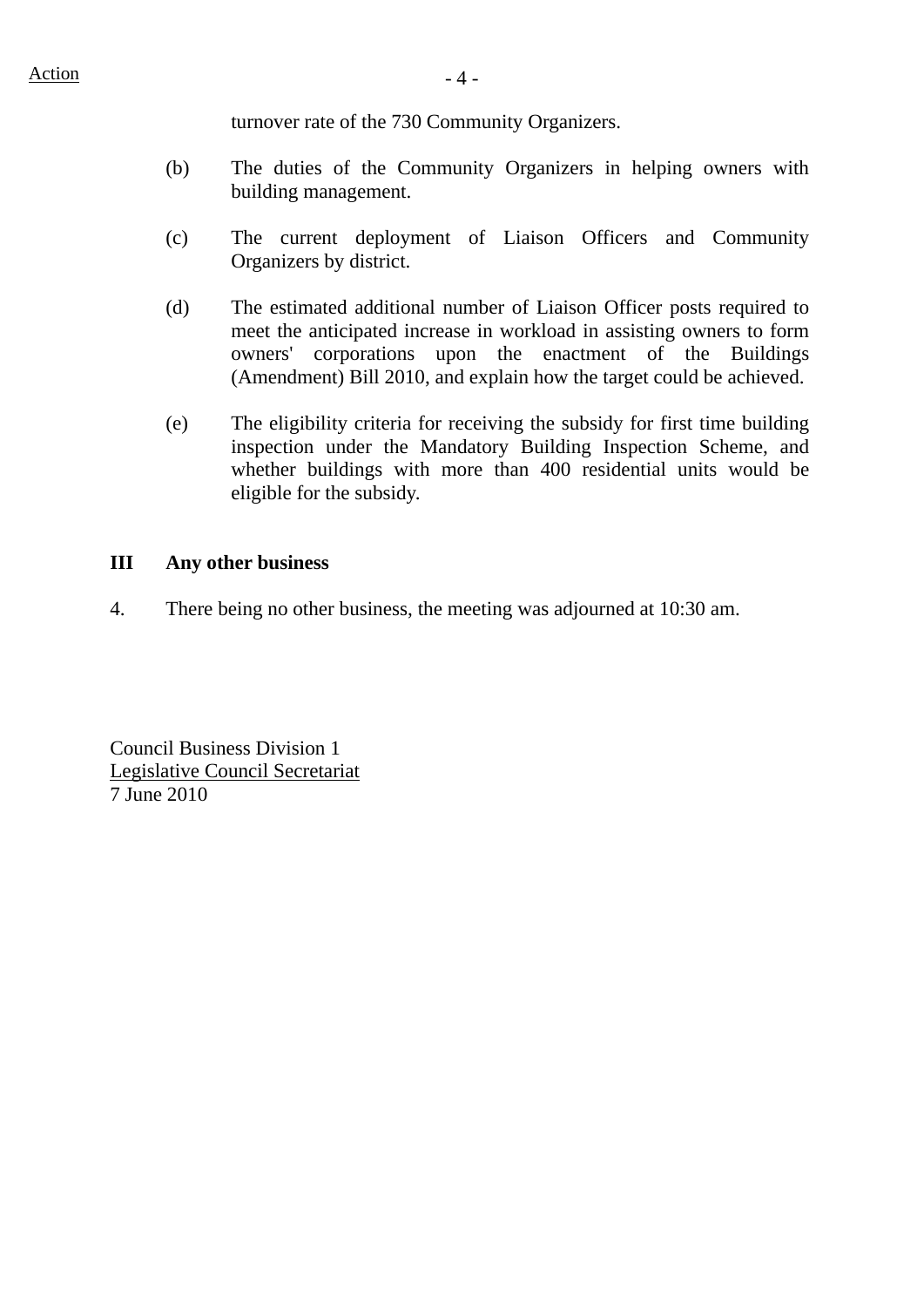### **Proceedings of the Bills Committee on Buildings (Amendment) Bill 2010 Fifth meeting on Thursday, 6 May 2010, at 8:30 am in Conference Room A of the Legislative Council Building**

| <b>Time</b><br><b>Marker</b> | <b>Speaker</b>                                  | Subject(s)                                                                                                                                                                                                                                                                                                                                                                                                                                                                                                                                                                                                                                                                                                                                                                                                                                                                                                                                                                    | <b>Action</b><br><b>Required</b> |
|------------------------------|-------------------------------------------------|-------------------------------------------------------------------------------------------------------------------------------------------------------------------------------------------------------------------------------------------------------------------------------------------------------------------------------------------------------------------------------------------------------------------------------------------------------------------------------------------------------------------------------------------------------------------------------------------------------------------------------------------------------------------------------------------------------------------------------------------------------------------------------------------------------------------------------------------------------------------------------------------------------------------------------------------------------------------------------|----------------------------------|
| $000000 -$<br>000554         | Chairman                                        | Opening remarks and confirmation of<br>minutes<br>(LC)<br>Paper<br>No.<br>$CB(1)1788/09-10$                                                                                                                                                                                                                                                                                                                                                                                                                                                                                                                                                                                                                                                                                                                                                                                                                                                                                   |                                  |
| $000555 -$<br>000956         | Chairman<br>Administration                      | The Administration's briefing on its<br>Paper<br>No.<br>(LC)<br>paper<br>$CB(1)1787/09-10(02))$<br>The Administration advised that<br>(a)<br>community organizers' (COs) had a<br>wide range of responsibilities,<br>including conducting household<br>visits and surveys, liaising with<br>owners and owners' corporations<br>(OCs), and attending OC meetings<br>Currently, there<br>as necessary.<br>were about 730 COs serving about<br>8 570 OCs.<br>The Administration further advised<br>(b)<br>that COs were part-time non-civil<br>service contract staff.<br>Proper<br>training on building management<br>including the compliance of the<br>Building Management Ordinance<br>(Cap. 344) and formation of OCs<br>was provided. In the financial<br>vears 2009-2010 and 2010-2011, an<br>additional funding of \$500,000 was<br>allocated<br>provide<br>to<br>some<br>additional 11 400 training hours for<br>CO <sub>s</sub> in the area of building<br>management. |                                  |
| 000957<br>002006             | Mr WONG Kwok-hing<br>Administration<br>Chairman | In response to Mr WONG, the<br>(a)<br>Administration advised that CO's<br>hourly wage was \$41.50. Some of<br>them were full time students, or had<br>their own full time employment.<br>Employment background differed<br>widely among COs.                                                                                                                                                                                                                                                                                                                                                                                                                                                                                                                                                                                                                                                                                                                                  |                                  |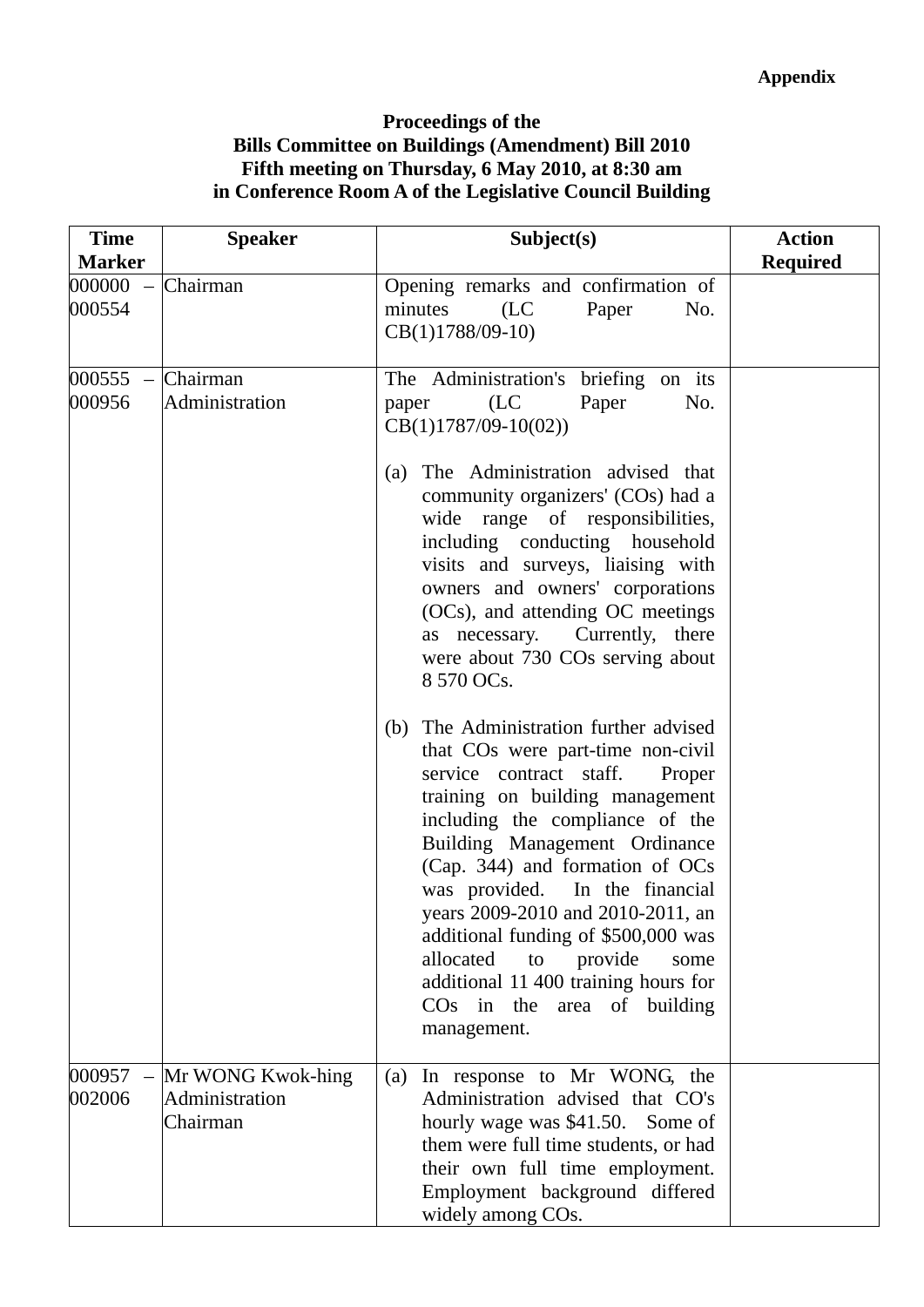| <b>Time</b><br><b>Marker</b> | <b>Speaker</b>                    | Subject(s)                                                                                                                                                                                                                                                                                                     | <b>Action</b><br><b>Required</b>                                                       |
|------------------------------|-----------------------------------|----------------------------------------------------------------------------------------------------------------------------------------------------------------------------------------------------------------------------------------------------------------------------------------------------------------|----------------------------------------------------------------------------------------|
|                              |                                   | (b) Mr WONG said the Administration<br>should retain experienced COs with<br>right qualifications<br>the<br>on<br>permanent employment terms and<br>provide further training to those<br>who were below par to raise their<br>performance to<br>acceptable<br>an<br>standard.                                  |                                                                                        |
|                              |                                   | Mr WONG said that COs could not<br>(c)<br>replace Liaison Officers (LOs), and<br>the Administration should create<br>more LO posts to support its<br>objective in promoting building<br>management.                                                                                                            |                                                                                        |
|                              |                                   | (d) The Administration advised that<br>COs were engaged to assist LOs' in<br>handling building management<br>matters. They would be delegated<br>comparatively straight forward and<br>non-contentious matters.<br>They<br>were also advised to seek advice<br>from LOs on any<br>difficulties<br>encountered. |                                                                                        |
|                              |                                   | (e) The Chairman asked the<br>Administration<br>provide<br>to<br>information on the qualifications,<br>years of service, employment<br>background and turnover rate of the<br>730 COs. Further information<br>about the duties of COs in helping<br>owners with building management<br>should be included.     | Administration<br>to take action as<br>required<br>in<br>paragraph 3 of<br>the minutes |
| 002007<br>002810             | Deputy Chairman<br>Administration | The Deputy Chairman asked what<br>(a)<br>duties COs performed and what<br>training they received.<br>He<br>suggested that COs of different<br>background and experience should<br>be given different training.                                                                                                 |                                                                                        |
|                              |                                   | The Administration advised that, in<br>(b)<br>respect of building management,                                                                                                                                                                                                                                  |                                                                                        |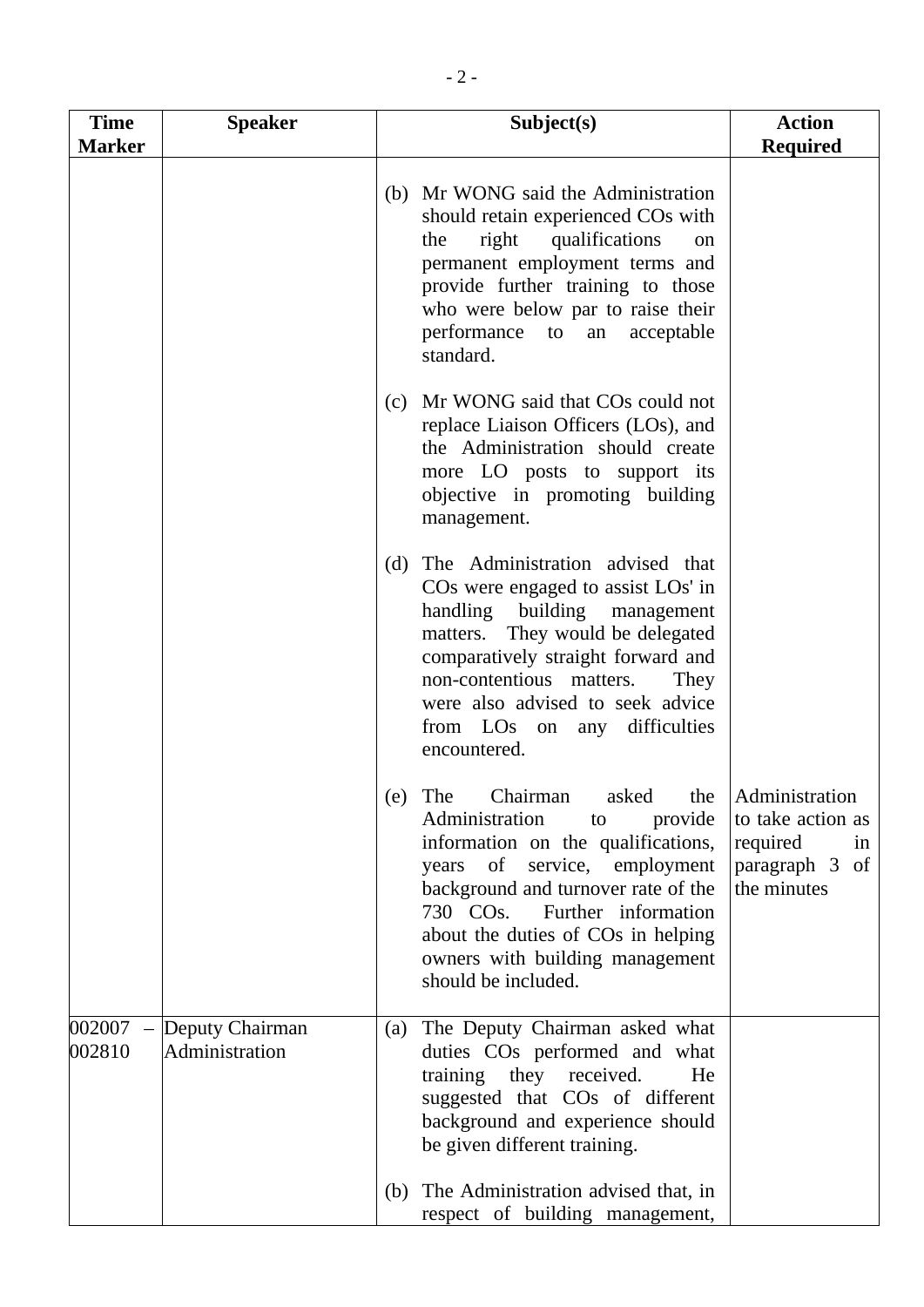| <b>Time</b><br><b>Marker</b> | <b>Speaker</b>                               | Subject(s)                                                                                                                                                                                                                                                                                                                         | <b>Action</b><br><b>Required</b> |
|------------------------------|----------------------------------------------|------------------------------------------------------------------------------------------------------------------------------------------------------------------------------------------------------------------------------------------------------------------------------------------------------------------------------------|----------------------------------|
|                              |                                              | CO <sub>s</sub> were responsible for liaising<br>with building owners or mutual aid<br>committees, assisting OCs with<br>their regular operation, compiling<br>reports, and handling enquiries.<br>COs would also conduct household<br>visits where they would offer basic<br>information and encourage owners<br>to form OCs.     |                                  |
|                              |                                              | Given that CO <sub>s</sub> only worked<br>(c)<br>mostly<br>part-time<br>and<br>the<br>in<br>evenings, and that they had to<br>attend to a large number of<br>buildings, the Deputy Chairman<br>queried their effectiveness<br>in<br>supporting OCs, and<br>their<br>capability in handling disputes and<br>in providing advice.    |                                  |
|                              |                                              | The Administration advised that<br>(d)<br>LOs would be personally involved<br>in issues such as rendering advice<br>on tendering procedures.<br>$\cos$<br>with<br>experience<br>more<br>and<br>knowledge would play a more<br>active role in promoting building<br>management.                                                     |                                  |
| 002811<br>003529             | Mr KAM Nai-wai<br>Administration<br>Chairman | KAM<br>Mr<br>asked<br>under<br>what<br>(a)<br>circumstances COs would refer<br>enquiries to LOs for handling.<br>The Administration advised that<br>$\cos$<br>should<br>contact<br>their<br>supervising LO immediately for<br>any difficulties encountered.                                                                        |                                  |
|                              |                                              | In response to Mr KAM's enquiry<br>(b)<br>on the provision of LOs, the<br>Administration advised that the<br>Home Affairs Department (HAD)<br>additional<br>would seek<br>staffing<br>resources to help promote building<br>management<br>for<br>the<br>implementation of the Mandatory<br><b>Building</b><br>Inspection<br>Scheme |                                  |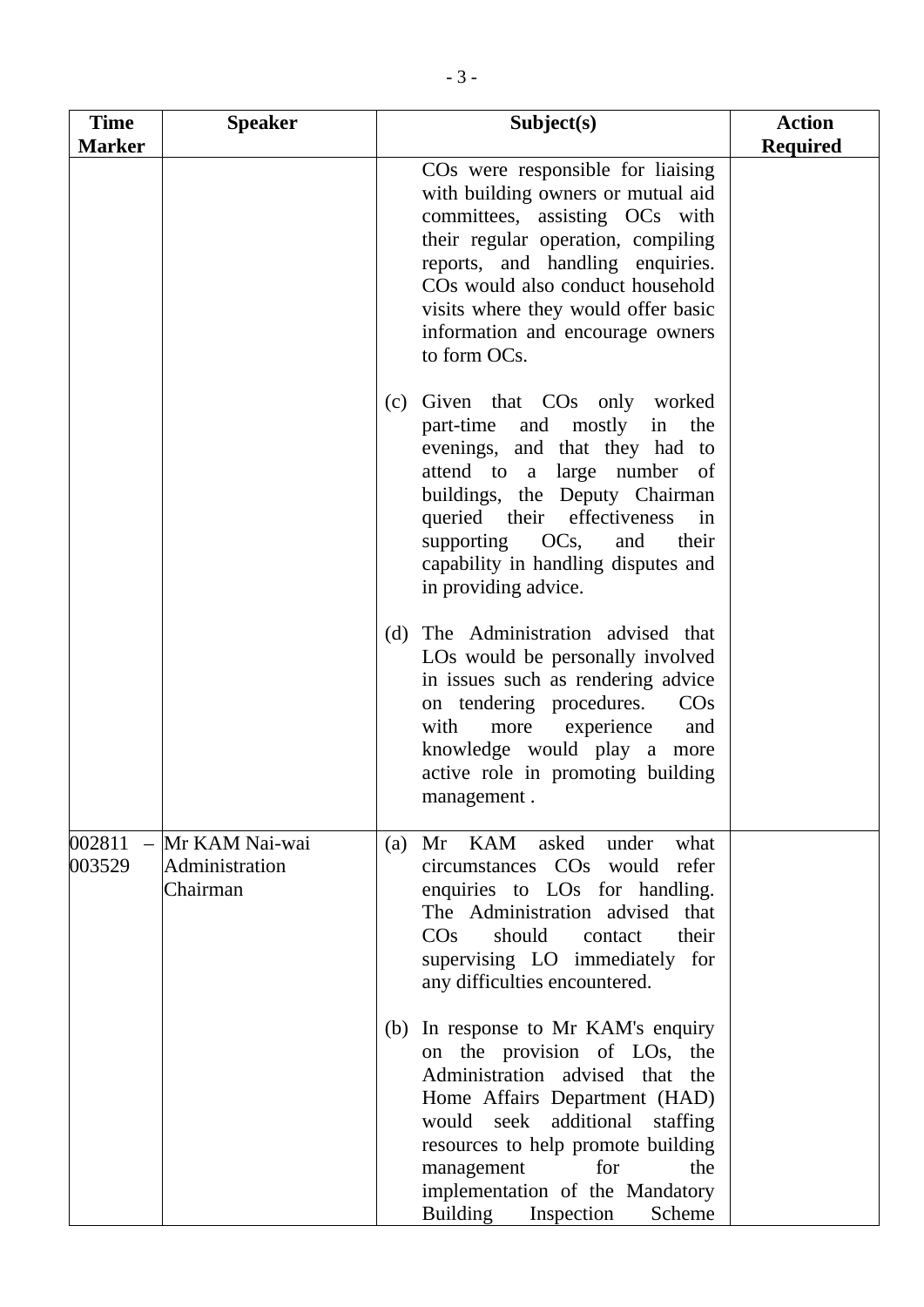| <b>Time</b><br><b>Marker</b>                 | <b>Speaker</b>                      | Subject(s)                                                                                                                                                                                                                                                                                                                                                                                | <b>Action</b><br><b>Required</b> |
|----------------------------------------------|-------------------------------------|-------------------------------------------------------------------------------------------------------------------------------------------------------------------------------------------------------------------------------------------------------------------------------------------------------------------------------------------------------------------------------------------|----------------------------------|
|                                              |                                     | (MBIS)<br>the<br>Mandatory<br>and<br>Window<br>Inspection<br>Scheme<br>(MWIS).<br>The actual number of<br>staff required was<br>still<br>being<br>worked out.                                                                                                                                                                                                                             |                                  |
|                                              |                                     | Mr KAM asked whether more<br>(c)<br>tangible support would be provided<br>to OCs, such as helping them<br>prepare records of meetings.<br>The<br>Administration<br>responded<br>that<br>advice on operation and procedures<br>of OCs would be offered to<br>office-bearers, but it was beyond<br>the scope of HAD to render support<br>such as preparation of meeting<br>records for OCs. |                                  |
|                                              |                                     | <b>KAM</b><br>said<br>(d)<br>Mr<br>that<br>the<br>Administration should not expect<br>members to support the Bill if it did<br>not commit to increasing staffing<br>support for assisting OCs to comply<br>with the statutory requirements.                                                                                                                                               |                                  |
| 003530<br>$\overline{\phantom{a}}$<br>003918 | <b>Prof Patrick LAU</b><br>Chairman | Prof LAU commented that many<br>(a)<br>CO <sub>s</sub> did not understand their roles<br>and duties and training for them<br>HAD should<br>was inadequate.<br>develop a better staffing plan and<br>training packages to ensure that<br>OCs would be given the appropriate<br>level of advice and support upon<br>the implementation of MBIS and<br>MWIS.                                 |                                  |
|                                              |                                     | (b) The Administration advised that<br>HAD would seek new resources to<br>increase the number of LO posts for<br>the implementation of MBIS and<br>MWIS.                                                                                                                                                                                                                                  |                                  |
| 003919<br>004628                             | Mrs Sophie LEUNG<br>Administration  | Mrs LEUNG said that as owners<br>(a)<br>were ultimately responsible for the<br>maintenance of their properties, she<br>did<br>the<br>that<br>not<br>agree                                                                                                                                                                                                                                 |                                  |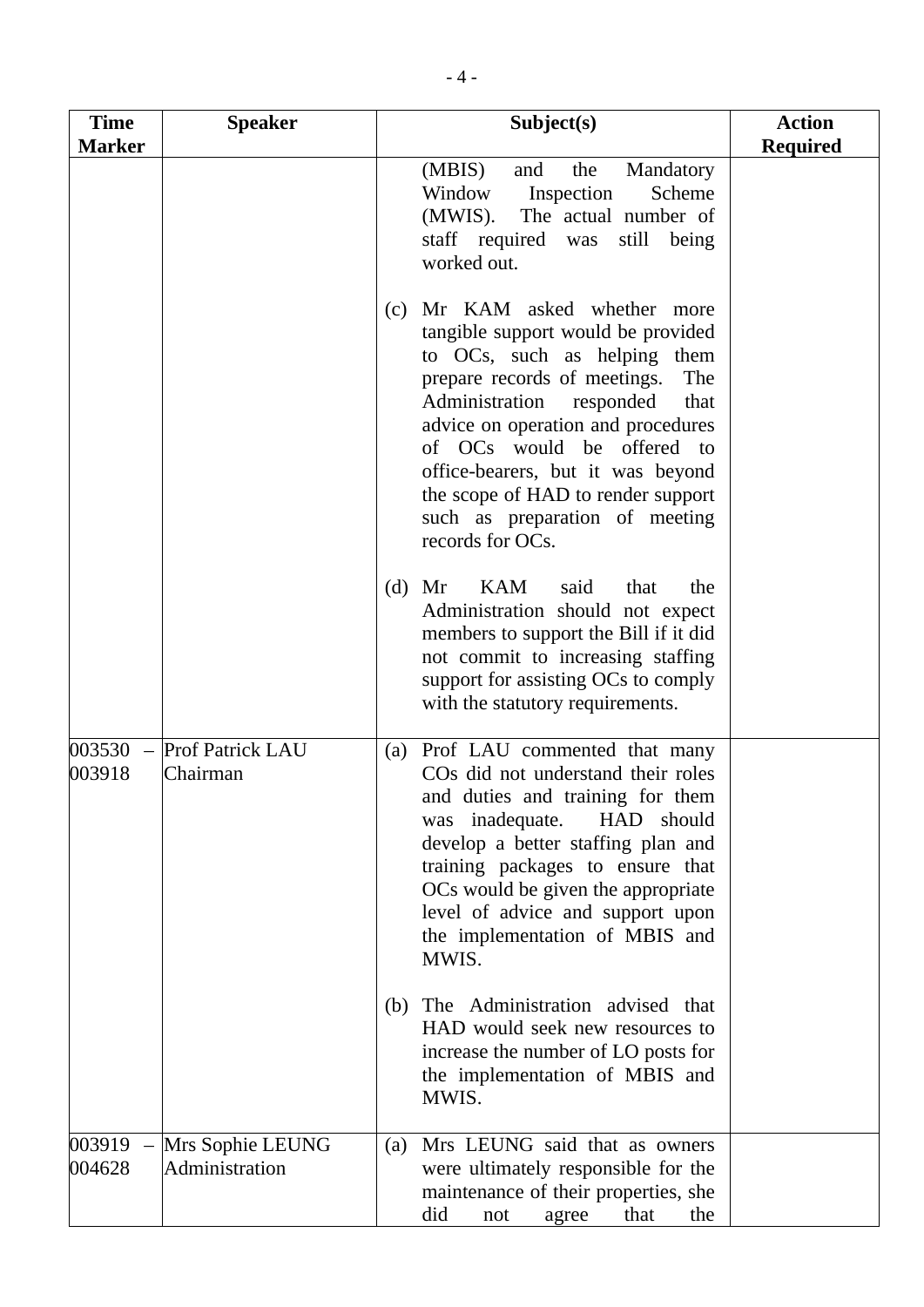| <b>Time</b><br><b>Marker</b> | <b>Speaker</b>                  | Subject(s)                                                                                                                                                                                                                                                                                                                                                                         | <b>Action</b><br><b>Required</b>                                                       |
|------------------------------|---------------------------------|------------------------------------------------------------------------------------------------------------------------------------------------------------------------------------------------------------------------------------------------------------------------------------------------------------------------------------------------------------------------------------|----------------------------------------------------------------------------------------|
|                              |                                 | Administration should go as far as<br>preparing meeting records for OCs.                                                                                                                                                                                                                                                                                                           |                                                                                        |
|                              |                                 | In response to Mrs LEUNG's<br>(b)<br>enquiry, the Administration advised<br>that the minimum entry requirement<br>for a CO was a Form Five<br>qualification (i.e. five subjects at<br>Grade E or above in HKCEE<br>including Chinese and English<br>(Syllabus B)). There was no prior<br>work experience requirement, and<br>$on$ -the-job<br>training<br>would<br>be<br>provided. |                                                                                        |
|                              |                                 | LEUNG<br><b>Mrs</b><br>said<br>the<br>(c)<br>that<br>Administration should compile a<br>more user-friendly manual for COs,<br>and that there should be a career<br>path for COs to encourage them to<br>improve their skills.                                                                                                                                                      |                                                                                        |
| $004629 -$<br>005323         | Ms Starry LEE<br>Administration | (a) Ms LEE suggested that HAD<br>should spot-check LOs' and COs'<br>performance, and review how their<br>skills<br>quality<br>and<br>could<br>be<br>improved.<br>The Administration<br>advised that COs were regularly<br>appraised of their performance.<br><b>Besides</b><br>building<br>management-<br>related work, COs would be<br>assigned other duties.                     |                                                                                        |
|                              |                                 | Ms<br>LEE<br>(b)<br>requested<br>the<br>Administration<br>to<br>provide<br>information<br>about<br>the<br>current<br>deployment of LOs and COs by<br>district and the turnover rate of<br>COS.                                                                                                                                                                                     | Administration<br>to take action as<br>required<br>in<br>paragraph 3 of<br>the minutes |
| $005324 -$<br>010054         | Ms Miriam LAU                   | Ms LAU said that COs should have<br>(a)<br>knowledge in building management<br>and the relevant legal issues, be<br>with<br>meeting<br>conversant<br>procedures, and be mature and<br>credible enough to give advice and                                                                                                                                                           |                                                                                        |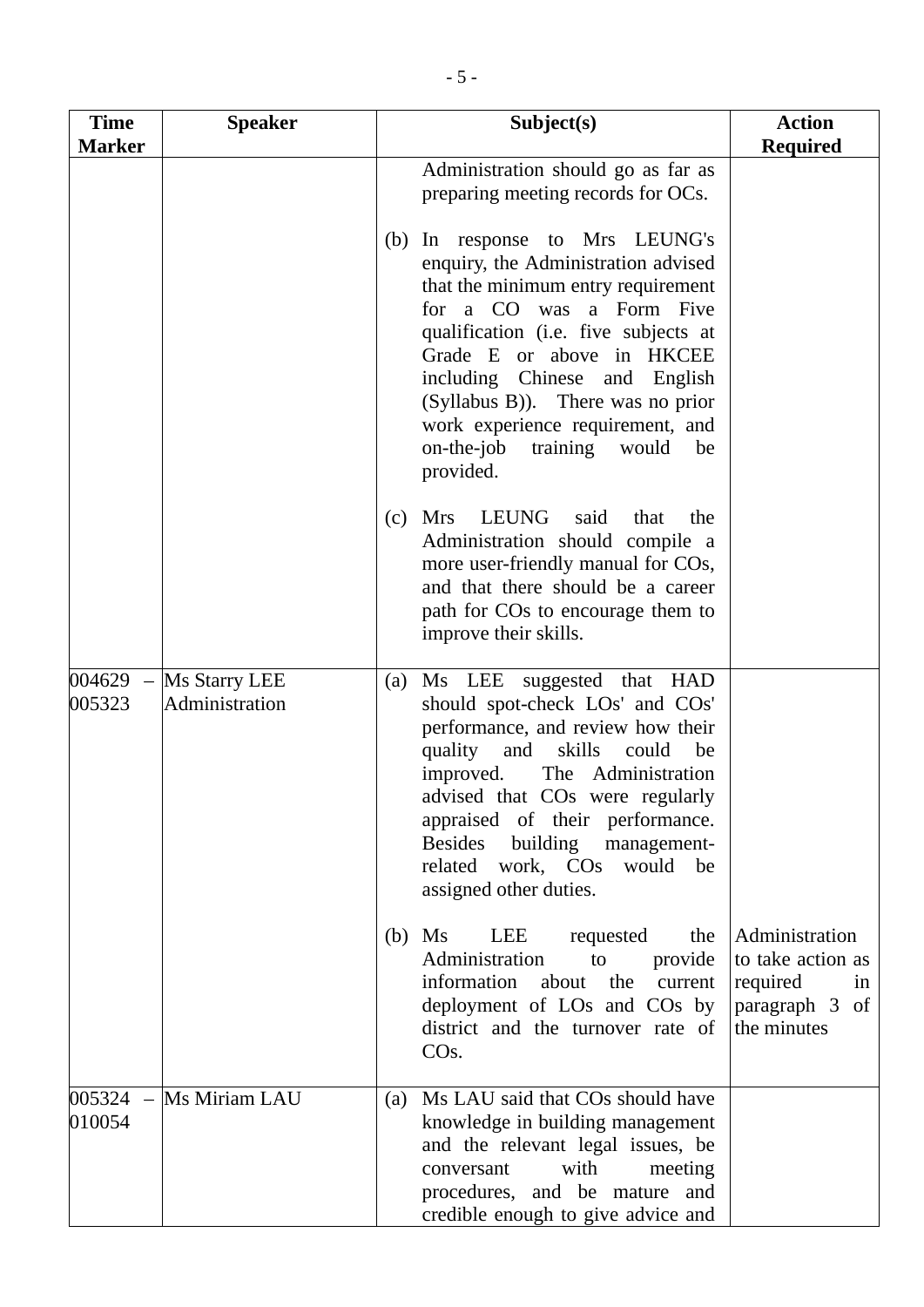| <b>Time</b><br><b>Marker</b> | <b>Speaker</b>                  | Subject(s)                                                                                                                                                                                                                                                                                                                                                 | <b>Action</b><br><b>Required</b>                      |
|------------------------------|---------------------------------|------------------------------------------------------------------------------------------------------------------------------------------------------------------------------------------------------------------------------------------------------------------------------------------------------------------------------------------------------------|-------------------------------------------------------|
|                              |                                 | resolve disputes at OC meetings.<br>suggested<br>that<br>She<br>the<br>Administration<br>should<br>provide<br>formal trainings to COs, or consider<br>recruiting trainee solicitors<br><b>or</b><br>architects on a part-time basis as<br>CO <sub>s</sub> .                                                                                                |                                                       |
|                              |                                 | The Administration advised that<br>(b)<br>COs were engaged to provide basic<br>LOS.<br>The<br>support<br>to<br>Administration<br>trying<br>was<br>to<br>mobilize building management<br>professionals to provide more<br>expert advice and support to owners<br>pilot<br>through<br>the<br>Building<br>Management Professional Services<br>Scheme (BMPSS). |                                                       |
|                              |                                 | Ms<br>LAU<br>said<br>that<br>(c)<br>the<br>Administration<br>should recruit<br>serving or trainee solicitors or<br>architects on<br>a part-time but<br>long-term basis rather than invite<br>volunteers to provide service under<br>BMPSS.                                                                                                                 |                                                       |
| 010434                       | $010055$ – Mr WONG Kwok-hing    | (a) Mr WONG said that COs attending<br>OC meetings were expected to give<br>specific and practical advice, but<br>the training manual was<br>not<br>sufficient for them to<br>handle<br>owners' enquiries. It was unfair to<br>them if they were assigned tasks<br>that they could not handle.                                                             |                                                       |
|                              |                                 | Mr WONG said that more LOs<br>(b)<br>should be recruited to support the<br>implementation<br>$\circ$ of<br>the<br>two<br>mandatory inspection<br>schemes,<br>otherwise it would be difficult for<br>members to support the Bill.                                                                                                                           |                                                       |
| $010435 -$<br>010652         | Ms Starry LEE<br>Administration | said<br>LEE<br>Ms<br>the<br>that<br>(a)<br>provide<br>Administration<br>should<br>information<br>estimated<br>the<br>on                                                                                                                                                                                                                                    | Administration<br>to take action as<br>required<br>in |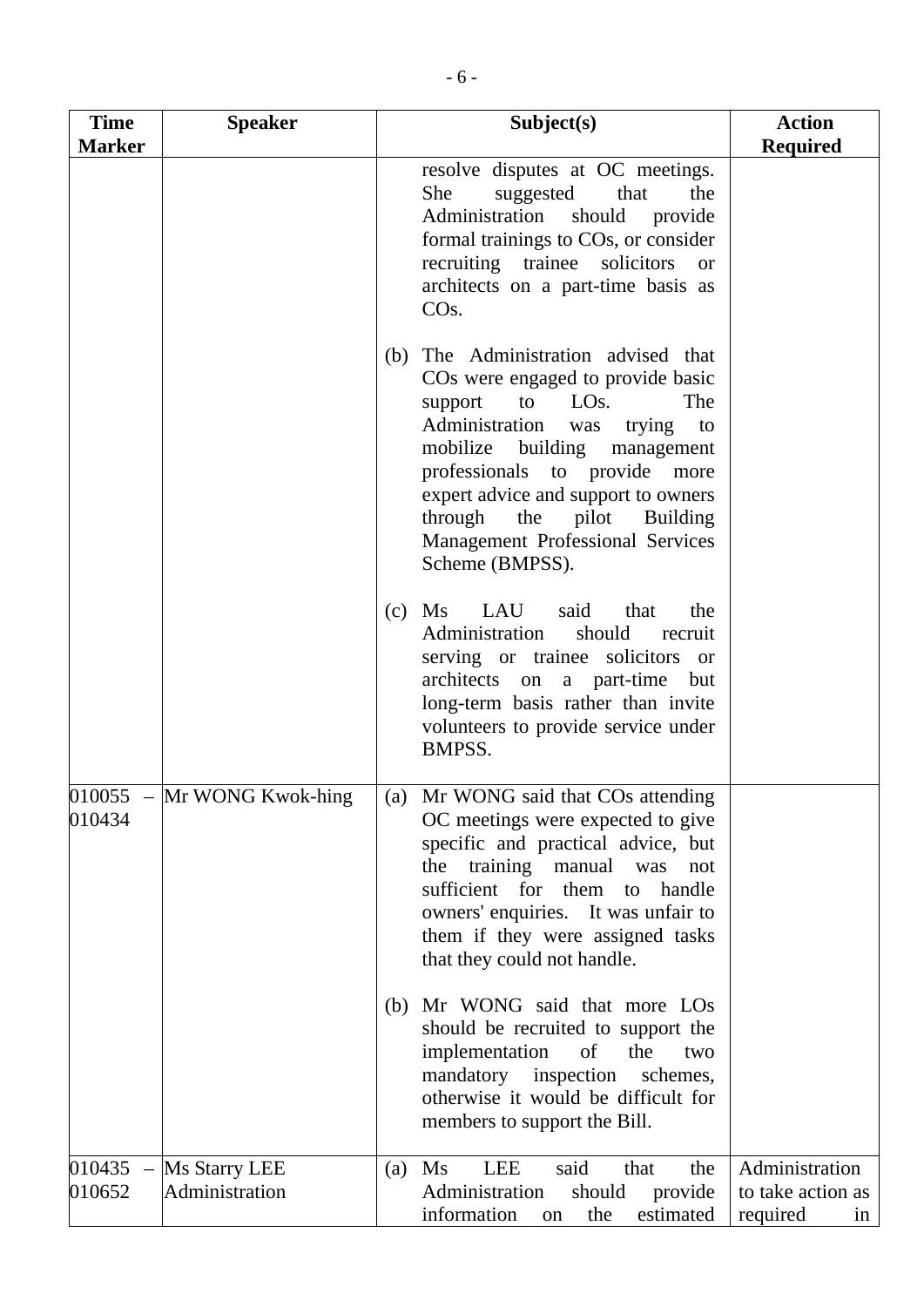| <b>Time</b>                                  | <b>Speaker</b>                                                | Subject(s)                                                                                                                                                                                                                                                                                                                            | <b>Action</b>                 |
|----------------------------------------------|---------------------------------------------------------------|---------------------------------------------------------------------------------------------------------------------------------------------------------------------------------------------------------------------------------------------------------------------------------------------------------------------------------------|-------------------------------|
| <b>Marker</b>                                |                                                               |                                                                                                                                                                                                                                                                                                                                       | <b>Required</b>               |
|                                              |                                                               | additional number of LO posts<br>required to meet the anticipated<br>increase in workload in assisting<br>owners to form OCs upon the<br>of<br>enactment<br>the<br><b>Buildings</b><br>Bill 2010,<br>(Amendment)<br>and<br>explain how the target could be<br>achieved.                                                               | paragraph 3 of<br>the minutes |
|                                              |                                                               | The Administration advised that<br>(b)<br>HAD would seek resources to<br>create additional LO posts for the<br>implementation of MBIS<br>and<br>MWIS.                                                                                                                                                                                 |                               |
| 010653<br>$\overline{\phantom{m}}$<br>011229 | Chairman<br>Ms Miriam LAU<br>Administration<br>Mr KAM Nai-wai | said<br>Chairman<br>The<br>the<br>that<br>(a)<br>Administration<br>should<br>allay<br>members'<br>the<br>about<br>concerns<br>quality and performance of LOs<br>and COs and the staffing required.<br>Whether the Administration could<br>address these concerns would affect<br>members' position on whether to<br>support the Bill. |                               |
|                                              |                                                               | Ms LAU said that if more COs<br>(b)<br>were needed to support OCs, the<br>Administration should recruit better<br>qualified<br>through<br>persons<br>professional bodies on a part-time<br>basis.                                                                                                                                     |                               |
|                                              |                                                               | The Administration considered that<br>(c)<br>the Panel on Home Affairs might be<br>a suitable forum for discussing<br>concerns about the provision of<br>LOs and quality of COs.<br>The<br>Chairman agreed that this would be<br>an option.                                                                                           |                               |
|                                              |                                                               | KAM said<br>that<br>whether<br>(d)<br>Mr<br>provision of resources to support<br>the implementation of the two<br>mandatory inspection schemes was<br>adequate would affect members'<br>consideration of the Bill.                                                                                                                    |                               |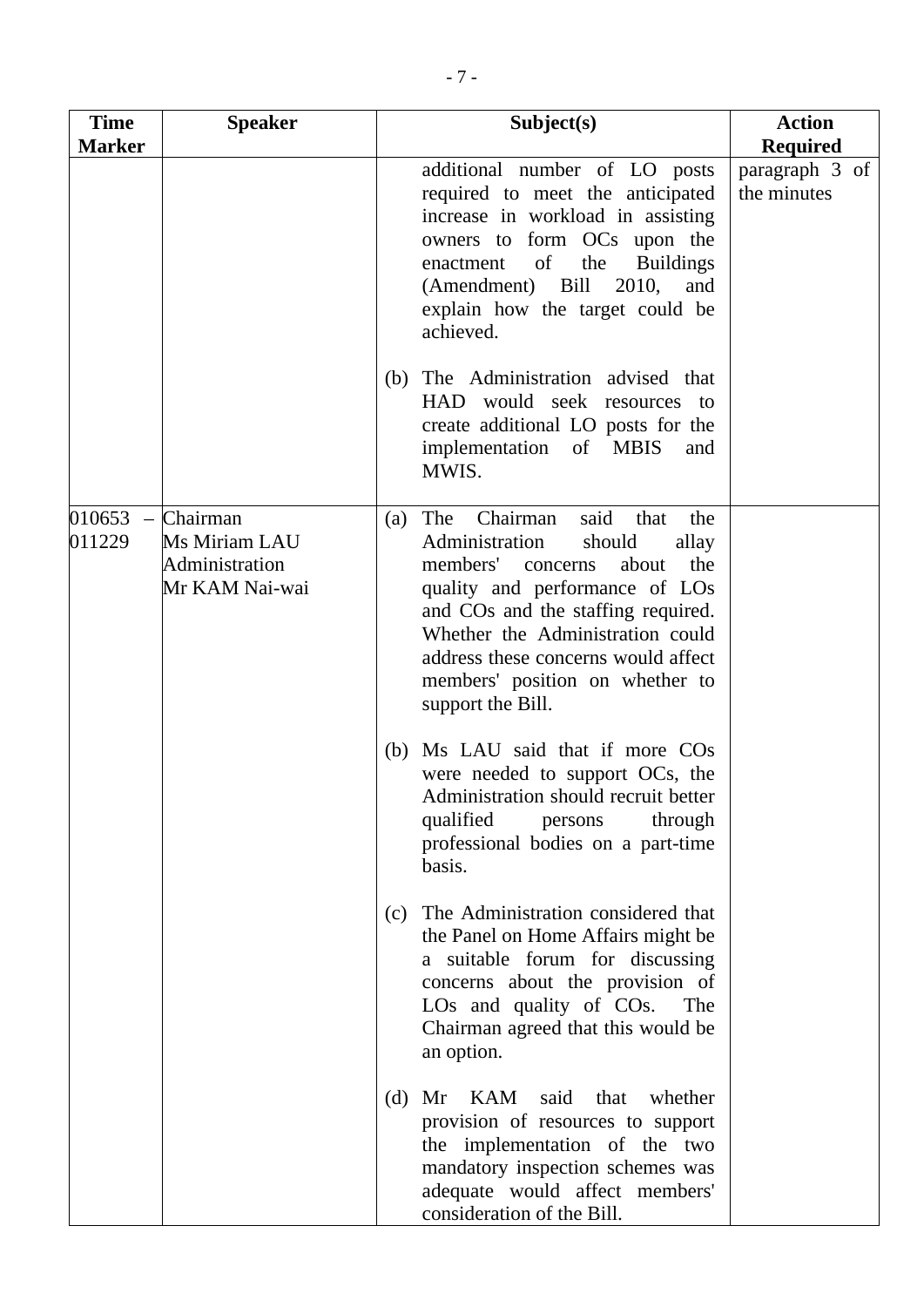| <b>Time</b>                                  | <b>Speaker</b>                              | Subject(s)                                                                                                                                                                                                                                                                                                                                                                                                                                                                                                                                                                                                                                               | <b>Action</b>   |
|----------------------------------------------|---------------------------------------------|----------------------------------------------------------------------------------------------------------------------------------------------------------------------------------------------------------------------------------------------------------------------------------------------------------------------------------------------------------------------------------------------------------------------------------------------------------------------------------------------------------------------------------------------------------------------------------------------------------------------------------------------------------|-----------------|
| <b>Marker</b>                                |                                             |                                                                                                                                                                                                                                                                                                                                                                                                                                                                                                                                                                                                                                                          | <b>Required</b> |
| 011230<br>$\overline{\phantom{a}}$<br>012515 | Chairman<br>Administration                  | Administration<br>The<br>briefed<br>(a)<br>LC Paper<br>members<br>No.<br>on<br>$CB(1)1787/09-10(01),$<br>including<br>establishment of OCs, compliance<br>with statutory orders by building<br>owners, selection of target buildings<br>with participation of professionals<br>community<br>members,<br>and<br>notification<br>period,<br>support<br>help<br>OC <sub>s</sub><br>and<br>measures<br>to<br>the<br>additional<br>resources<br>for<br>implementation<br>of<br>the<br>two<br>mandatory inspection schemes.                                                                                                                                    |                 |
| $012516 -$<br>013325                         | Ms Starry LEE<br>Chairman<br>Administration | Ms LEE asked whether MBIS<br>(a)<br>would cover the inspection of the<br>interior of individual premises and<br>unauthorized<br>building<br>works<br>(UBWs).<br>The Administration advised that it<br>(b)<br>reservations<br>had<br>tackling<br>in<br>relating to<br>problems<br>interior<br>alteration works and UBWs under<br>MBIS because owners might not<br>allow inspectors to have access to<br>their private premises. Even if<br>they allowed inspectors to do so,<br>inspectors might have difficulties to<br>conduct thorough inspection of the<br>building structures due to possible<br>concealment by interior decoration<br>or finishing. |                 |
|                                              |                                             | The Administration further advised<br>(c)<br>that the objective of MBIS and<br>MWIS was to cultivate a culture<br>among owners of keeping their<br>properties in proper maintenance.<br>A building aged 30 years or above<br>without any previous repair works<br>carried out would most likely need<br>repair works following a mandatory<br>building inspection.<br>However,<br>with proper repair works and<br>regular maintenance, it would                                                                                                                                                                                                          |                 |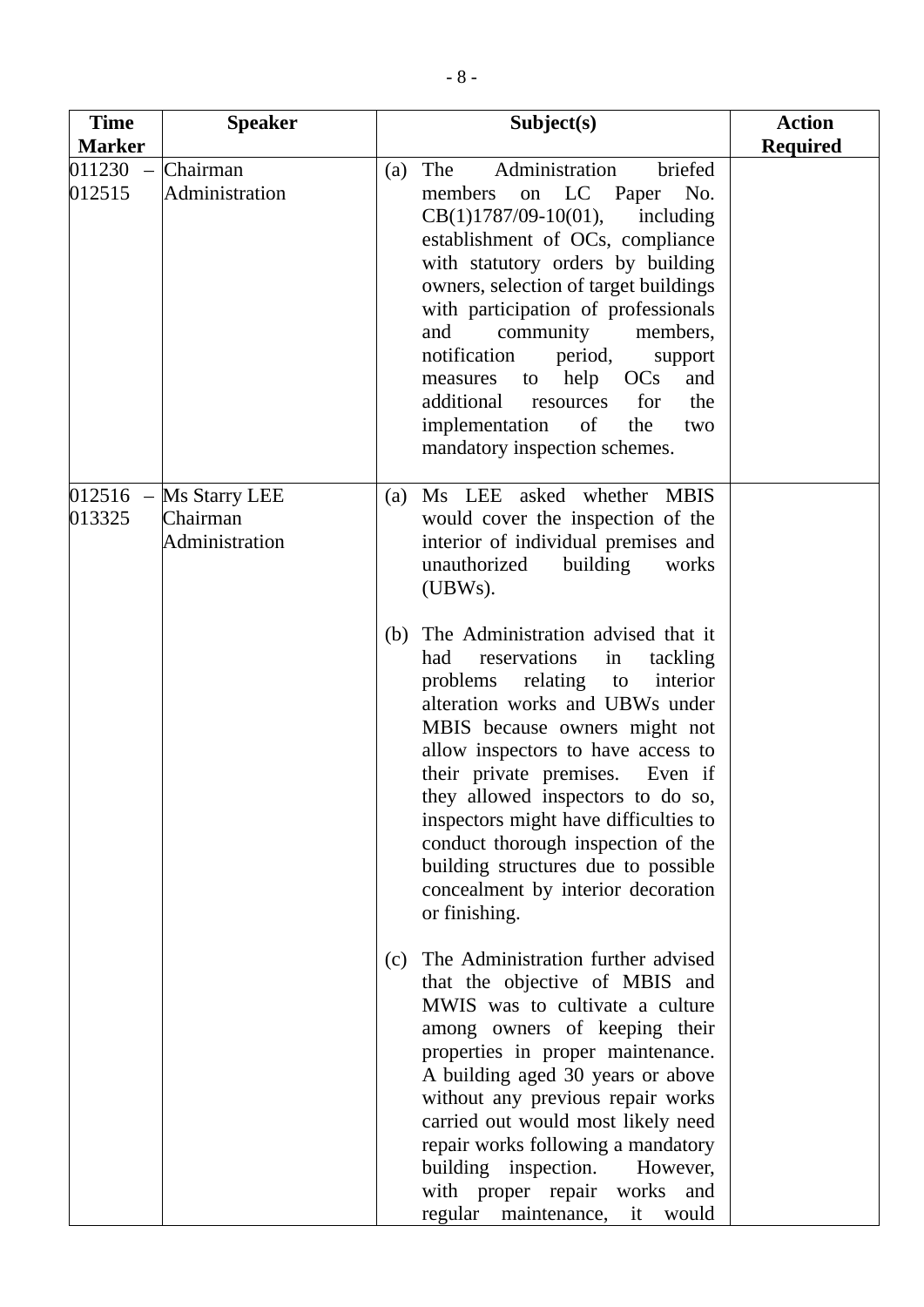| <b>Time</b><br><b>Marker</b> | <b>Speaker</b> | Subject(s)                                                                                                                                                                                                                                                                                                                                                                                                                                                                                                                                                                                                                                                                                                                                                                                                                                                                                                                                                                                                                                                                                                               | <b>Action</b><br><b>Required</b> |
|------------------------------|----------------|--------------------------------------------------------------------------------------------------------------------------------------------------------------------------------------------------------------------------------------------------------------------------------------------------------------------------------------------------------------------------------------------------------------------------------------------------------------------------------------------------------------------------------------------------------------------------------------------------------------------------------------------------------------------------------------------------------------------------------------------------------------------------------------------------------------------------------------------------------------------------------------------------------------------------------------------------------------------------------------------------------------------------------------------------------------------------------------------------------------------------|----------------------------------|
|                              |                | obviate the need for large scale and<br>expensive repair works until the<br>next cycle of mandatory inspection<br>was due.<br>In response to an enquiry from the<br>(d)<br>the<br>Administration<br>Chairman,<br>advised that it was reviewing how<br>consolidate<br>and streamline<br>to<br>application procedures<br>of the                                                                                                                                                                                                                                                                                                                                                                                                                                                                                                                                                                                                                                                                                                                                                                                            |                                  |
| $013236 -$                   | Mr KAM Nai-wai | various<br>financial<br>assistance<br>schemes.<br>In response to Mr KAM's enquiry,<br>(a)                                                                                                                                                                                                                                                                                                                                                                                                                                                                                                                                                                                                                                                                                                                                                                                                                                                                                                                                                                                                                                |                                  |
| 014139                       | Administration | the Administration advised that<br>owners of buildings were not<br>required to carry out mandatory<br>inspection or repair until their<br>buildings were selected<br>under<br>MBIS and served with statutory<br>notices. Owners could notify the<br>Building Authority if they had<br>carried out voluntary building<br>inspection and repair which met the<br>required standards under MBIS.<br>Alternatively, if their<br>buildings<br>participated in<br>the<br>Voluntary<br>Building Classification<br>Scheme<br>(VBCS) and achieved satisfactory<br>building safety rating equivalent to<br>or above the standards required<br>under MBIS, their buildings would<br>not be selected for MBIS.<br>Mr KAM enquired about<br>(b)<br>the<br>eligibility criteria for the subsidy on<br>the first building inspection.<br>The<br>Administration advised that it was<br>considering criteria similar to those<br>in the existing schemes of the Hong<br>Kong Housing Society (HKHS)<br>such as buildings with no more than<br>400 residential units<br>and with<br>rateable values<br>exceeding<br>not<br>certain limits. |                                  |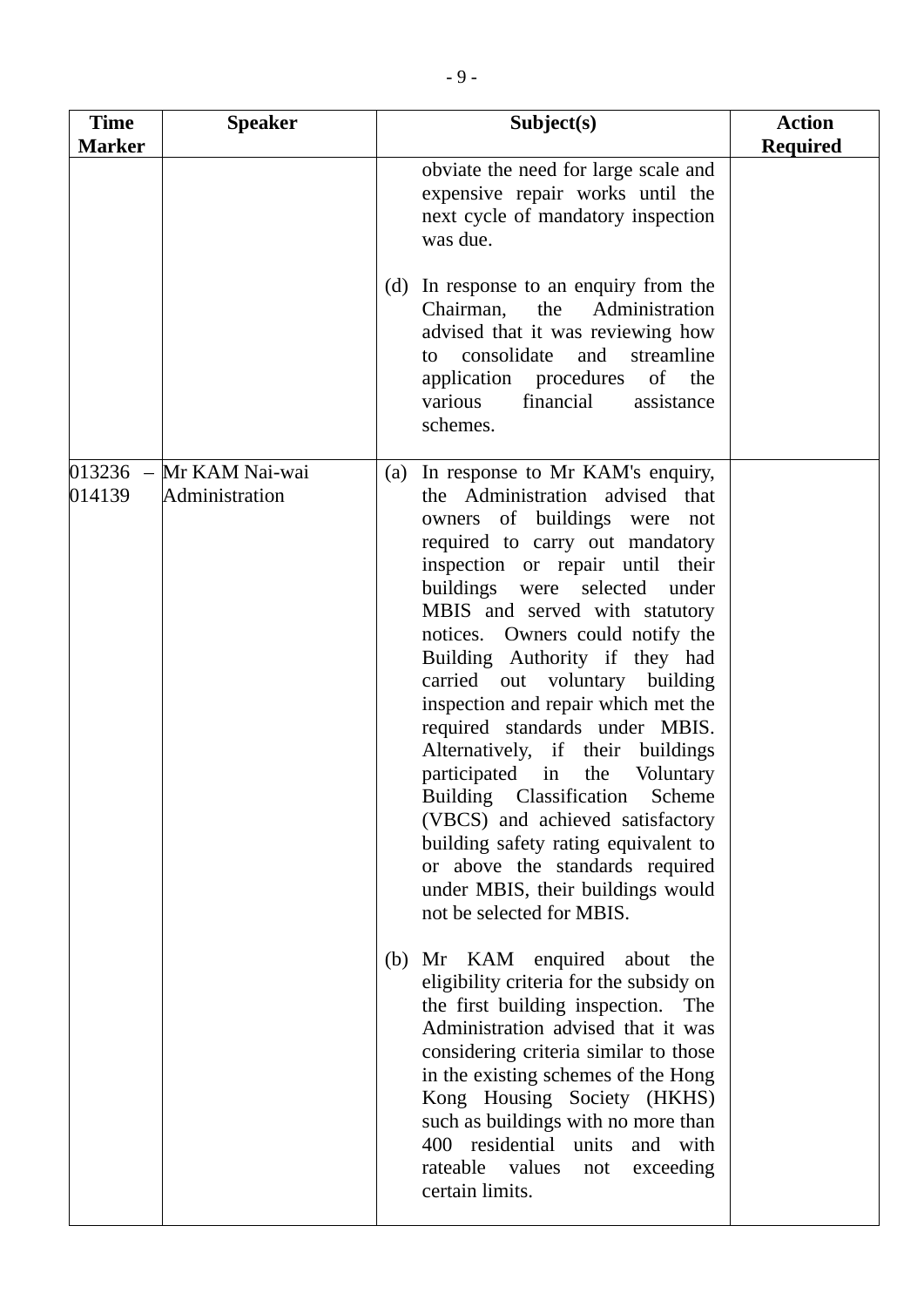| <b>Time</b>                       | <b>Speaker</b>                       | Subject(s)                                                                                                                                                                                                                                                                                                                                                                                                                                                                                                                                                      | <b>Action</b>                                                                          |
|-----------------------------------|--------------------------------------|-----------------------------------------------------------------------------------------------------------------------------------------------------------------------------------------------------------------------------------------------------------------------------------------------------------------------------------------------------------------------------------------------------------------------------------------------------------------------------------------------------------------------------------------------------------------|----------------------------------------------------------------------------------------|
| <b>Marker</b>                     |                                      |                                                                                                                                                                                                                                                                                                                                                                                                                                                                                                                                                                 | <b>Required</b>                                                                        |
|                                   |                                      | Chairman<br>The<br>the<br>(c)<br>requested<br>Administration<br>provide<br>to<br>eligibility<br>information<br>the<br>on<br>criteria for receiving the subsidy for<br>the first building inspection under<br>MBIS, and whether buildings with<br>more than 400 residential units<br>would be eligible for the subsidy.                                                                                                                                                                                                                                          | Administration<br>to take action as<br>required<br>in<br>paragraph 3 of<br>the minutes |
|                                   |                                      | Mr KAM asked whether the<br>(d)<br>one-stop service provided to owners<br>included supervision of tendering<br>procedures for selecting consultants<br>and contractors so as to guard<br>against tender-rigging activities.                                                                                                                                                                                                                                                                                                                                     |                                                                                        |
|                                   |                                      | The Administration advised that it<br>(e)<br>would share with<br>owners<br>its<br>experience about prevention of<br>tender-rigging<br>and<br>other<br>malpractice learnt<br>the<br>from<br>Operation Building Bright.<br>For<br>buildings without any form of<br>management, the HKHS and Urban<br>Renewal Authority (URA) would<br>follow up closely by providing<br>owners with technical advice on<br>how to comply with statutory<br>requirements, and how they should<br>conduct tendering exercises or<br>select consultants and contractors<br>properly. |                                                                                        |
| 014140<br>$\frac{1}{2}$<br>014840 | Dr Priscilla LEUNG<br>Administration | Dr LEUNG's<br>In<br>(a)<br>response<br>to<br>the Administration<br>enquiries,<br>advised that it would focus its<br>efforts<br>buildings<br>on<br>without<br>management where owners lacked<br>the knowledge<br>building<br>on<br>maintenance or did not respond to<br>statutory orders. More technical<br>support would be provided to these<br>owners. A contact point from BD,<br>HKHS or URA would be provided<br>to owners for enquiries and, if<br>necessary, HKHS or URA might                                                                           |                                                                                        |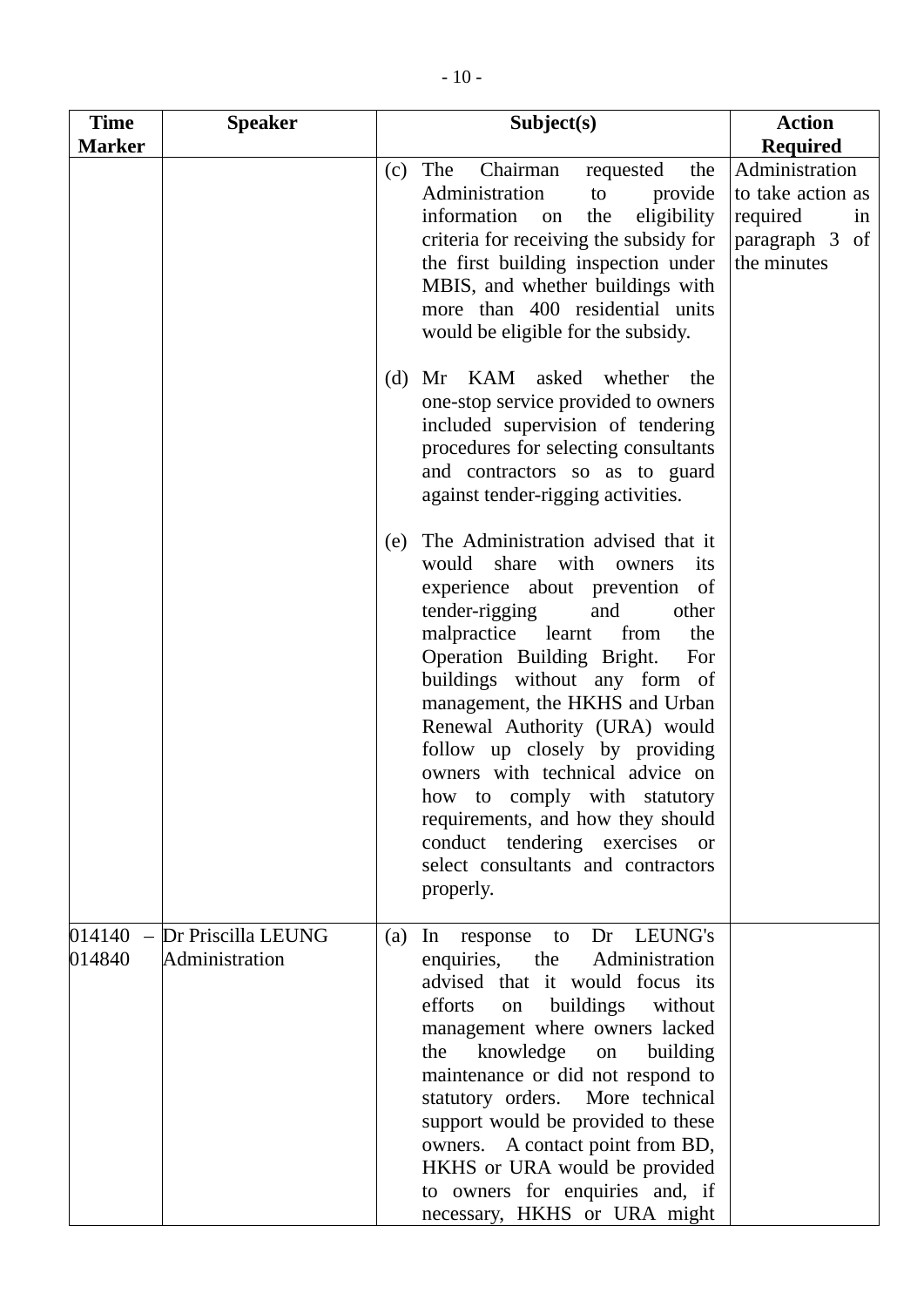| <b>Time</b><br><b>Marker</b> | <b>Speaker</b>                          | Subject(s)                                                                                                                                                                                                                                                                                                                                                                                                                                                          | <b>Action</b><br><b>Required</b> |
|------------------------------|-----------------------------------------|---------------------------------------------------------------------------------------------------------------------------------------------------------------------------------------------------------------------------------------------------------------------------------------------------------------------------------------------------------------------------------------------------------------------------------------------------------------------|----------------------------------|
|                              |                                         | reach out to owners. The range of<br>technical and<br>financial<br>support<br>provided to owners depended on<br>the individual circumstances.                                                                                                                                                                                                                                                                                                                       |                                  |
|                              |                                         | The Administration further advised<br>(b)<br>that there were other financial<br>assistance schemes for owners who<br>were not eligible for first time<br>building inspection subsidy.                                                                                                                                                                                                                                                                               |                                  |
| 014841<br>015041             | Ms Starry LEE<br>Administration         | Ms<br><b>LEE</b><br>suggested<br>that<br>the<br>Administration should consider whether<br>the eligibility criterion on number of<br>residential units for the subsidy for the<br>first building inspection should be<br>The Administration advised<br>relaxed.<br>that it would consider the suggestion.                                                                                                                                                            |                                  |
| 015042<br>015527             | Chairman<br>Mr WONG Kwok-hing           | considered<br><b>WONG</b><br>Mr<br>that<br><b>HAD</b><br>representatives should attend the Bills<br>Committee meeting when provision of<br>LOs and COs in supporting OCs was<br>further discussed.                                                                                                                                                                                                                                                                  |                                  |
| 015528<br>015651             | Ms Cyd HO<br>Chairman<br>Administration | Administration<br>briefed<br>The<br>(a)<br>members on VBCS.<br>(b) In response to the Chairman and Ms<br>HO, the Administration advised that<br>buildings that had participated in<br>VBCS and achieved satisfactory<br>building safety ratings would not be<br>selected for MBIS within the whole<br>of its ten-year inspection cycle.<br>When owners of such buildings<br>decided not to participate in VBCS<br>again, the buildings would be<br>subject to MBIS. |                                  |
| 015652<br>015855             | Chairman<br><b>Ms Starry LEE</b>        | The Chairman said that the next<br>(a)<br>meeting would focus discussion on<br>enforcement issues.<br>LEE<br>enquired<br>about<br>(b)<br>Ms<br>the                                                                                                                                                                                                                                                                                                                  |                                  |
|                              |                                         | prosecution/disciplinary<br>cases                                                                                                                                                                                                                                                                                                                                                                                                                                   |                                  |